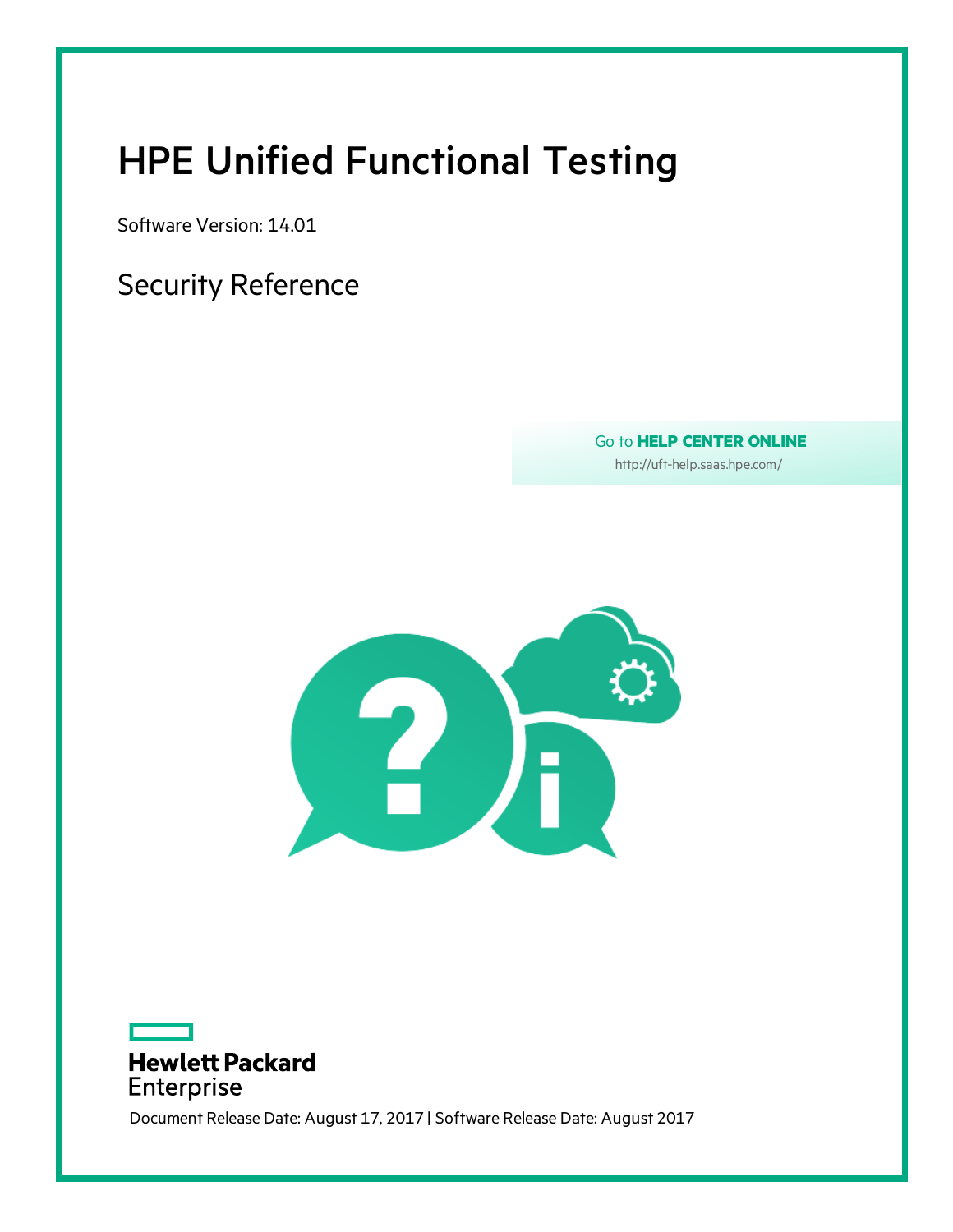### Legal Notices

#### **Warranty**

The only warranties for Hewlett Packard Enterprise Development LP products and services are set forth in the express warranty statements accompanying such products and services. Nothing herein should be construed as constituting an additional warranty. HPE shall not be liable for technical or editorial errors or omissions contained herein.

The information contained herein is subject to change without notice.

#### Restricted Rights Legend

Confidential computer software. Valid license from HPE required for possession, use or copying. Consistent with FAR 12.211 and 12.212, Commercial Computer Software, Computer Software Documentation, and Technical Data for Commercial Items are licensed to the U.S. Government under vendor's standard commercial license.

#### Copyright Notice

© Copyright 1992 - 2017 Hewlett Packard Enterprise Development LP

#### Trademark Notices

Adobe® is a trademark of Adobe Systems Incorporated.

Microsoft® and Windows® are U.S. registered trademarks of Microsoft Corporation.

UNIX® is a registered trademark of The Open Group.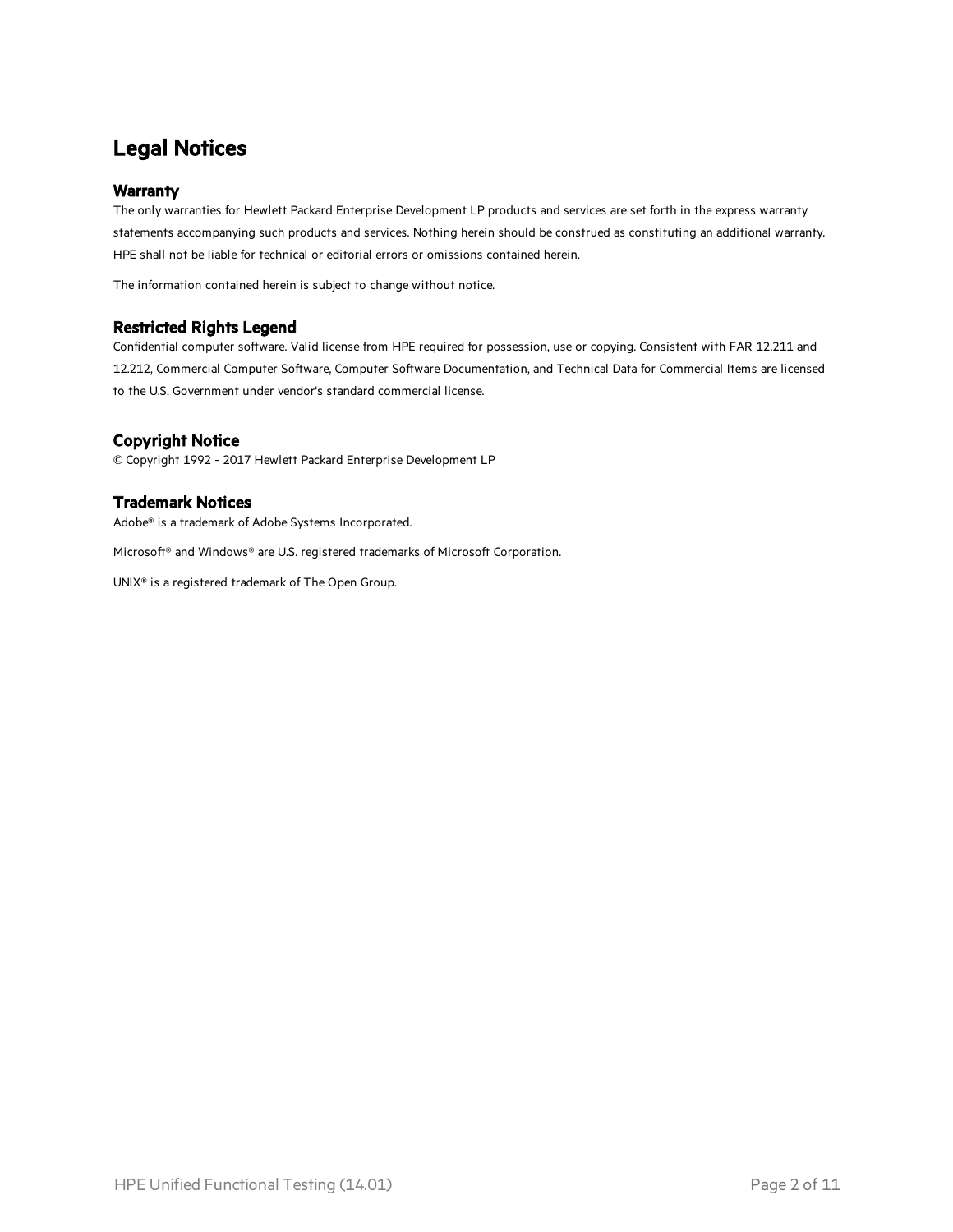# **Contents**

| 10 |
|----|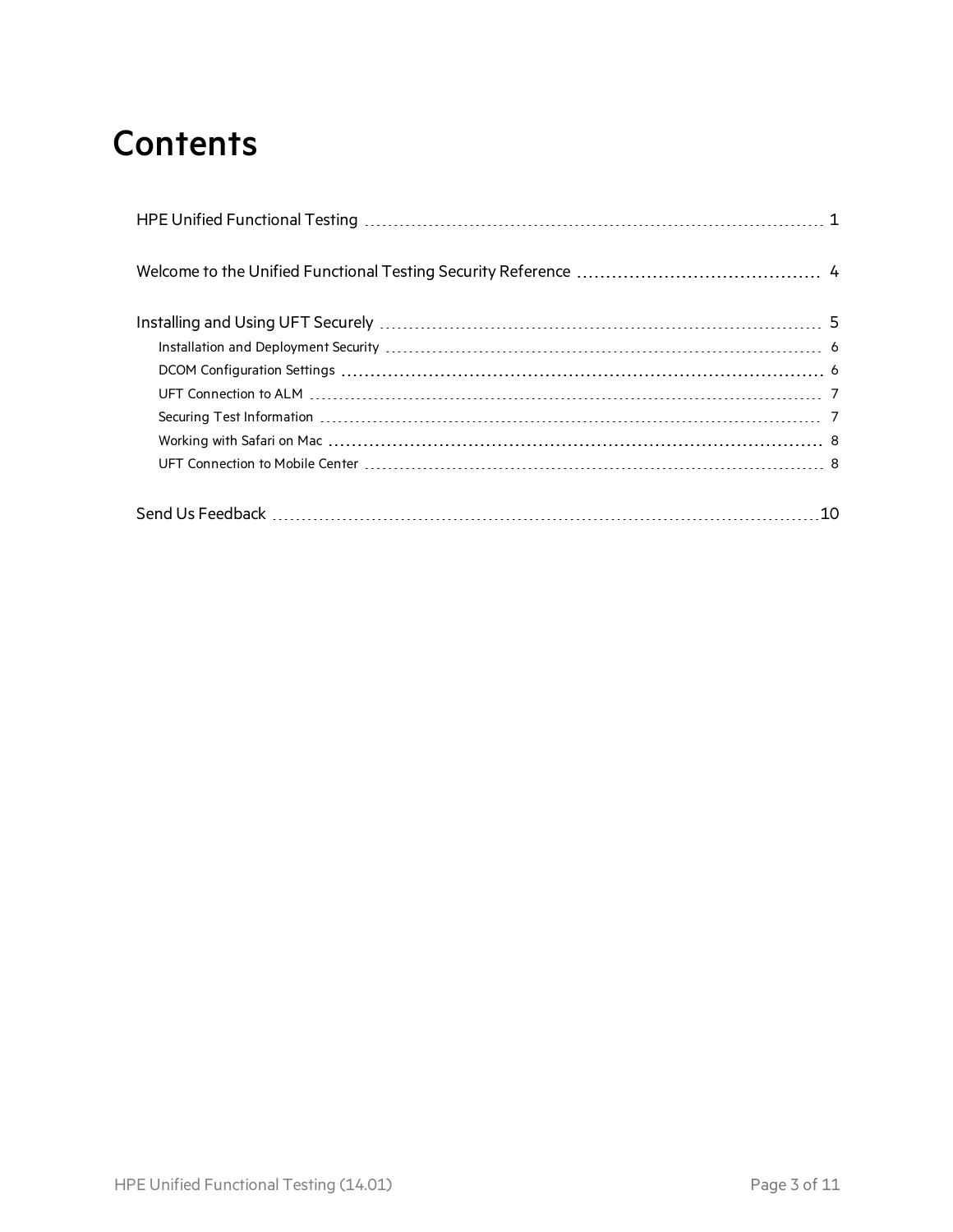# <span id="page-3-0"></span>Welcome to the Unified Functional Testing Security Reference

Welcome to the Unified Functional Testing Security Reference.

This guide is designed to help users who deploy and manage Unified Functional Testing (UFT) instances in a secure manner in the modern enterprise. The objective of this guide is to help you make well-informed decisions about the various capabilities and features that UFT provides to meet modern enterprise security needs.

Security requirements for the enterprise are constantly evolving and this guide should be viewed as HPE's best effort to meet those stringent requirements. If there are additional security requirements that are not covered by this guide, please open a support case with the HPE support team to document them and HPE will include them in future editions of this guide.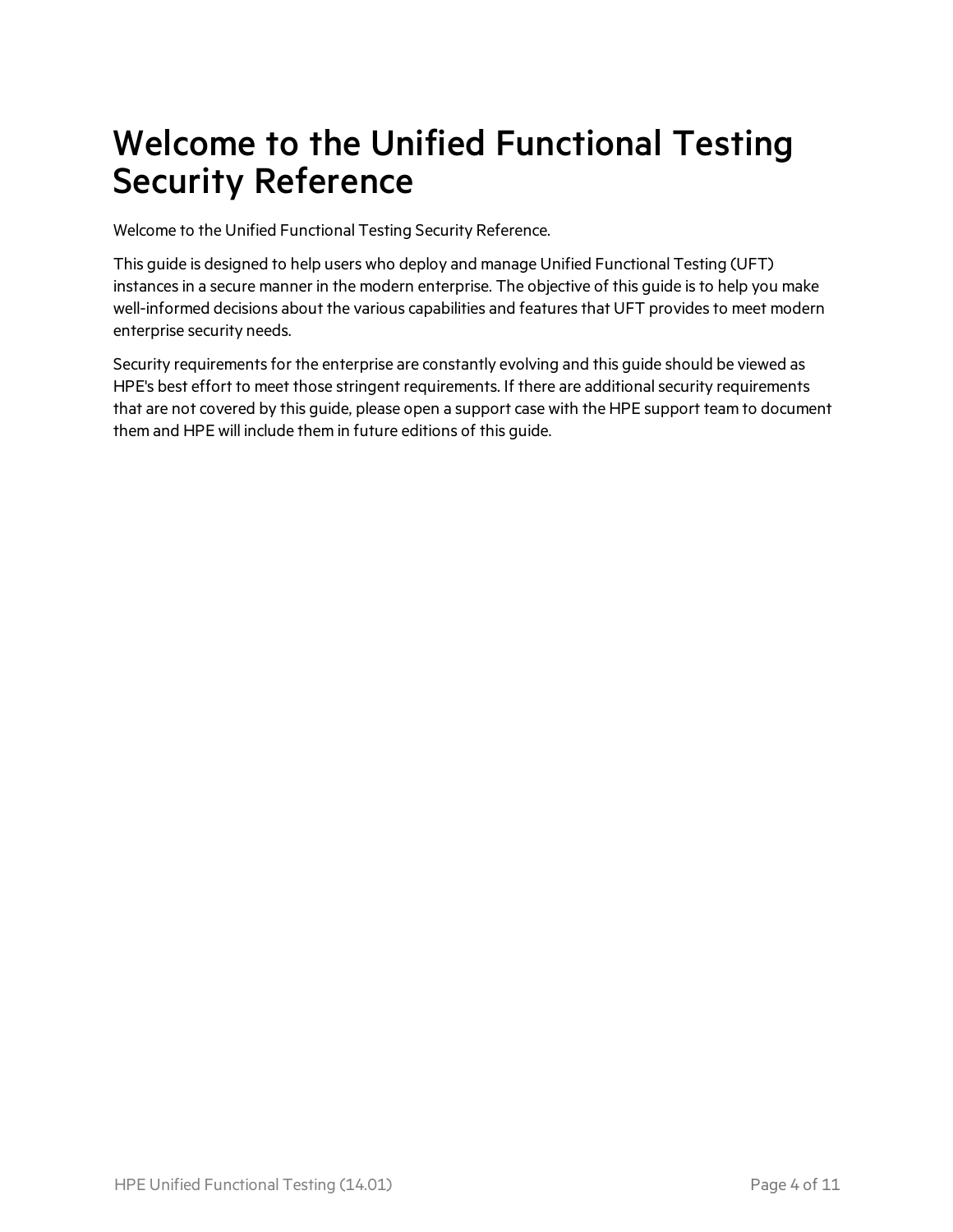# <span id="page-4-0"></span>Installing and Using UFT Securely

UFT is a desktop application installed on a single computer or on multiple computers in a business network. UFT-related security issues are similar to those of other Windows-based applications.

UFT can potentially be used to record user actions and/or network communications. Therefore, it is strongly recommended to run UFT on dedicated test machines that do not contain or provide access to sensitive information.Additionally, you should thoroughly review your lab network topology and access permissions before using UFT.

You must have specific permissions when installing and running UFT. For a list of these permissions, see the *Unified Functional Testing Installation Guide*.

When installed, UFT provides the following security settings:

- You can install and run UFT with the computer's User Account Control (UAC) enabled.
- During installation, you can specify whether to configure DCOM settings that enable remote computers to access UFT to run a test from ALM or using automation. You can also adjust these settings after installation.
- You can securely store important and sensitive information about the applications you are testing.

The following sections discuss potential security issues when using UFT: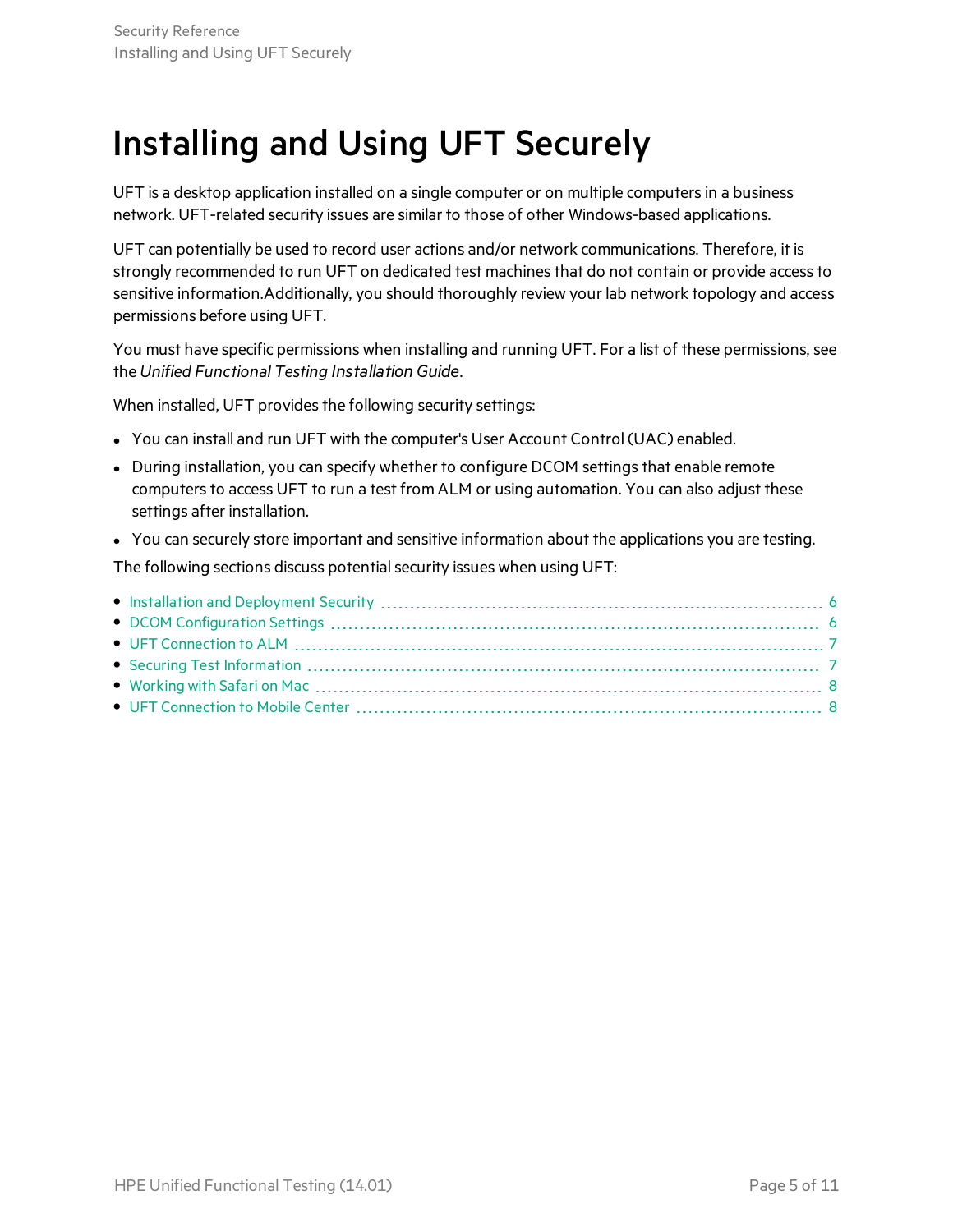## <span id="page-5-0"></span>Installation and Deployment Security

UFT can be installed with UAC enabled. This includes the installation of all prerequisite software, as well as all UFT add-ins, the UFT Add-in for ALM, and installation configurations.

When running the installation, note the following:

- If you install the UFT Add-in for ALM as part of the installation, and your computer has UAC enabled, you must run an additional installation for the Add-in for ALM following the UFT installation.
- The option to configure DCOM settings for ALM integration with UFT is enabled by default. If you want to clear this option, you can do so in the installation wizard.

For full details on secure installation and deployment, see the **Enterprise Deployment**section of the *Unified Functional Testing Installation Guide*. Additional information about DCOM settingsis also discussed below.

## <span id="page-5-1"></span>DCOM Configuration Settings

You can configure DCOM settings to enable outside computers or ALM to work with and run tests on the UFT computer. This configuration can be performed during the installation or after the installation. For details, see the *Unified Functional Testing Installation Guide*.

| <b>Enable running</b><br><b>UFT</b> remotely<br>from ALM                          | This sets the DCOM configuration to enable an ALM project to access your<br>computer and run tests on the computer.                                                                                                                         |
|-----------------------------------------------------------------------------------|---------------------------------------------------------------------------------------------------------------------------------------------------------------------------------------------------------------------------------------------|
|                                                                                   | Note: There are additional settings you must configure in your ALM<br>project to determine the access level to the UFT computer. See the<br>section below on "UFT Connection to ALM" on the next page.                                      |
| <b>Enable running</b><br><b>UFT</b> remotely<br>from Automation<br><b>Scripts</b> | This sets the DCOM configuration to enable any computer to run tests using the<br>UFT Automation Object Model. Enabling this configuration can present a<br>security risk as it allows the remote computer full access to the UFT computer. |

There are two possible options for configuring DCOM settings:

**Note:** You must perform these configuration to run testsfrom ALM or with automation, so care must be taken to determine the need for these settings.

When configuring DCOM settings, the following settings are recommended to ensure security for the computer running UFT:

- <sup>l</sup> Remove DCOM permissionsfor broad groupsin the DCOM settings, such asthe **Anonymous Login**, **Everyone**, **Interactive**, and **Network** groups.
- Give permissions only to specific groups or users.

I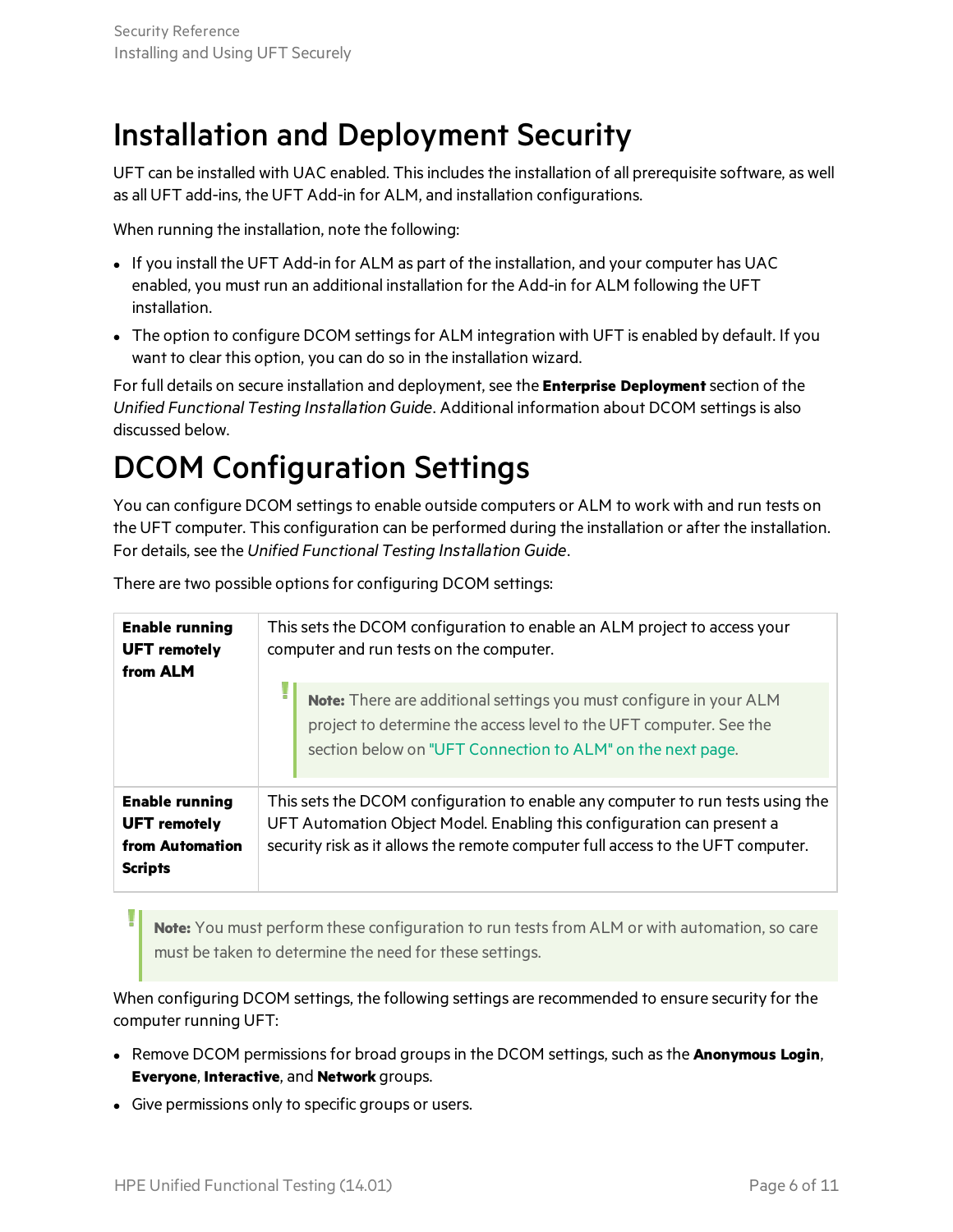## <span id="page-6-0"></span>UFT Connection to ALM

Note: This section is only relevant if you have enabled communication between UFT and ALM by setting the relevant DCOM settings. See "DCOM [Configuration](#page-5-1) Settings" on the previous [page](#page-5-1) above.

When connecting to ALM, UFT connects with a "super user" permission level, regardless of the specific user permissions assigned to you in ALM. This enables you to use all aspects of ALM regardless of the privileges allotted to you for working in an ALM project.

The default access level differs if you are using ALM 11.XX or ALM 12.XX and later:

| <b>ALM</b>                                    | The ALM project uses the parameter FORCE_PERMISSION (set to No by default). If                                                                                                                                       |
|-----------------------------------------------|----------------------------------------------------------------------------------------------------------------------------------------------------------------------------------------------------------------------|
| versions                                      | this parameter is enabled, your user permissions are checked when you log in to ALM                                                                                                                                  |
| 11.xx                                         | via UFT.                                                                                                                                                                                                             |
| <b>ALM</b><br>versions<br>12.xx and<br>higher | The ALM project uses the parameter ALLOW_LEGACY_INTEGRATION_MODE. By<br>default, this parameter is disabled, and your activities in ALM via UFT are limited by<br>the assigned user permissions in your ALM project. |

For full details on these parameters, see the *Application Lifecycle Management Administrator Guide*.

In addition, if you are running GUI testsfrom the ALM Test Lab, you mustselect the **Allow connections from computers running any version of Remote Desktop (less secure)** option in the Windows Remote Settings(**Control Panel > System > Remote Settings**) . Failure to enable this option will result in the test run stopping when the Remote Desktop session is disconnected.

## <span id="page-6-1"></span>Securing Test Information

Sometimes, a test must contain sensitive information, such as user names or passwords to access the application being tested. UFT enables you to make this data harder to access:

#### **For GUI Testing:**

**.** Use the **SetSecure** test object method instead of the normal **Set** method to enter passwords into password fields.

UFT automatically records a **SetSecure** step when you record on a standard password field.

- When retrieving password data from another source during a run, store the data in a variable and then use the **Crypt.Encrypt** method to encrypt the value before using it with a **SetSecure** step.
- <sup>l</sup> When using the Data Table to provide data for a password field, use the **Data > Encrypt** right-click option to encrypt the data.
- To generate an encrypted value for a password field, use the Password Encoder tool.

**Note:** The above tools and methods do not use a globalstandard for encryption. The encryption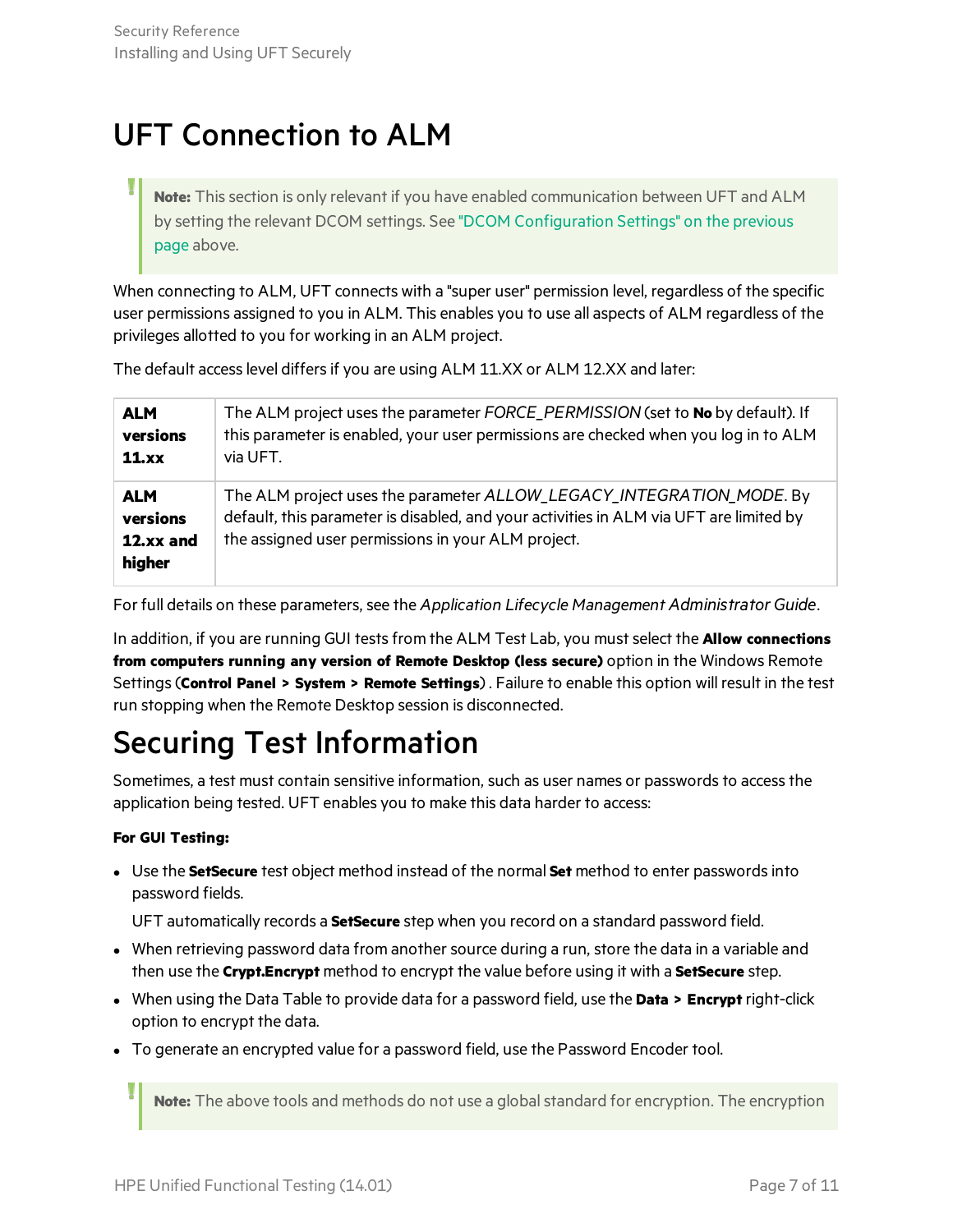is not considered nor intended to be fully secure.

Its purpose is only to ensure that passwords will not be readily visible on the screen while recording, editing or running a test or component.

If you are using real customer data or other sensitive information, you should take additional steps to ensure the security of that data.

For details on the **SetSecure** method for your test object and the **[Crypt](http://uft-help.saas.hpe.com/en/14.01/UFT_Help/Subsystems/FunctionReference/Subsystems/OMRHelp/OMRHelp.htm#OV_Supp_Util/Utility_Crypt.htm)** object methodsin the *UFT Object Model Reference for GUI Testing*.

For details on the Data Table Encrypt option and the Password Encoder tool, see the *Unified Functional Testing User Guide*.

#### **For API Testing:**

• Use event handlers to encrypt passwords in your API tests.

For details on enabling encryption with an event handler, see the section on Writing Event Handler code in the *Unified Functional Testing User Guide*.

• Set security properties for accessing your Web service calls during API tests which contain HTTP or Web Service call activities.

For details on setting Web service security properties, see the chapter on Web Service Security in the API Testing section of the *Unified Functional Testing User Guide*.

## <span id="page-7-0"></span>Working with Safari on Mac

When UFT connects to a remote Mac computer, it can access the Safari application and perform steps on Web applications running in Safari. Therefore, it is important to secure this connection, to prevent inappropriate access to your Mac and Web pages that the Mac can access.

When UFT communicates with the Mac, UFT acts as a client and the UFT Connection Agent acts as a server.

You can secure this communication on different levels:

- Set up client authentication by defining a passphrase for UFT to use when contacting the Mac.
- Secure the communication between UFT and the UFT Connection Agent by requiring that they use an SSL connection, and providing the necessary certificate and key files for SSL communication.

For more details, see the topic on securing the communication with the remote Mac computer in the **Web** section of the *Unified Functional Testing Add-ins Guide*.

## <span id="page-7-1"></span>UFT Connection to Mobile Center

UFT connects to Mobile Center to record and run tests on mobile devices currently connected to Mobile Center. It isimportant to secure this connection to prevent inappropriate accessto the Mobile Center server and any connected devices.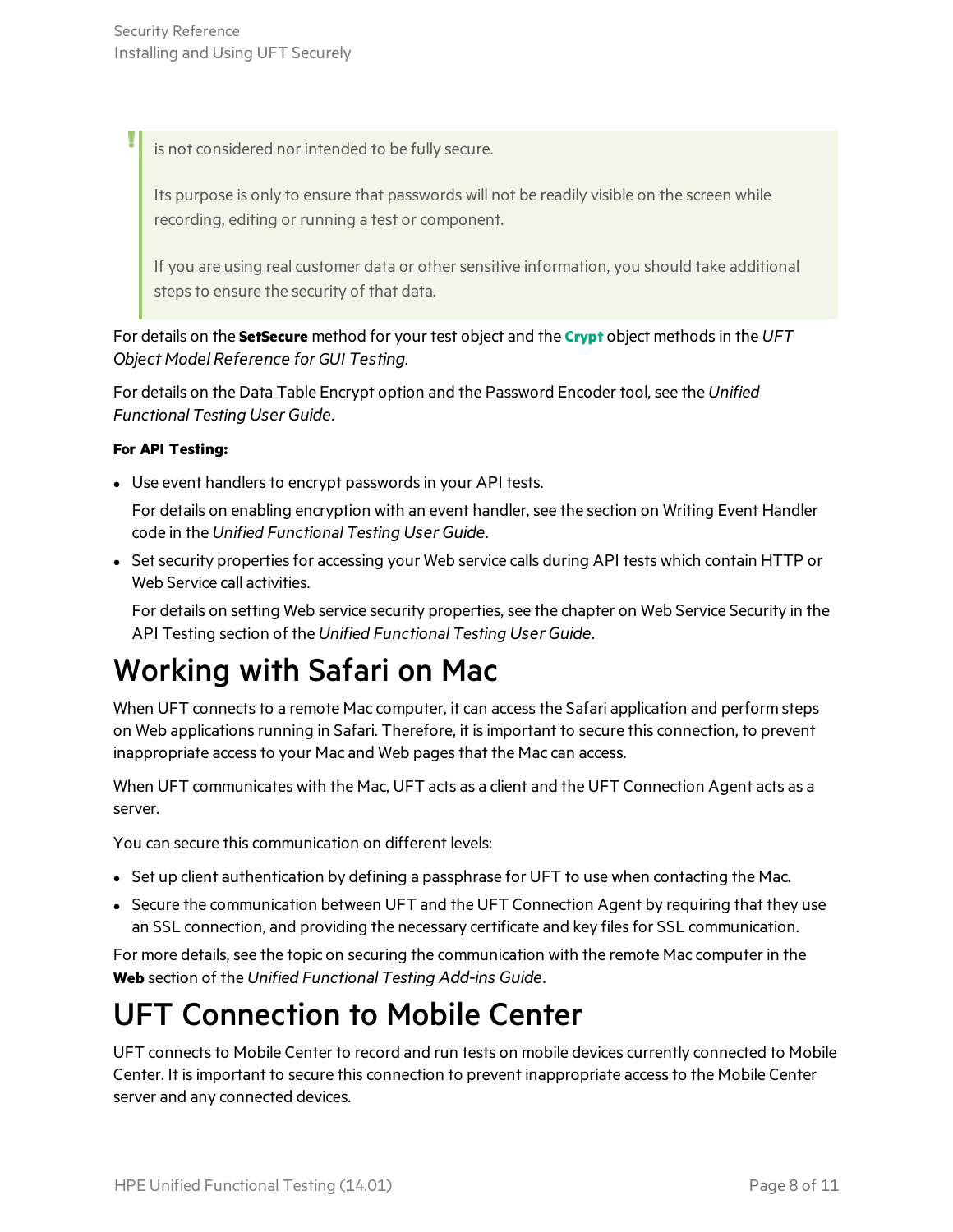To use a secure connection when connecting to Mobile Center from UFT, do the following:

- 1. Install the SSL certificates on your UFT computer. For details, see the Install SSL [certificates](http://mobilecenter.hpe.com/docs/en/2.20/Default.htm#cshid=UFT_SSL)in the Mobile [Center](http://mobilecenter.hpe.com/docs/en/2.20/) Help.
- 2. In the **Mobile** tab of the UFT Options dialog box (**Tools > Options > GUI Testing > Mobile**), select **Use SSL**.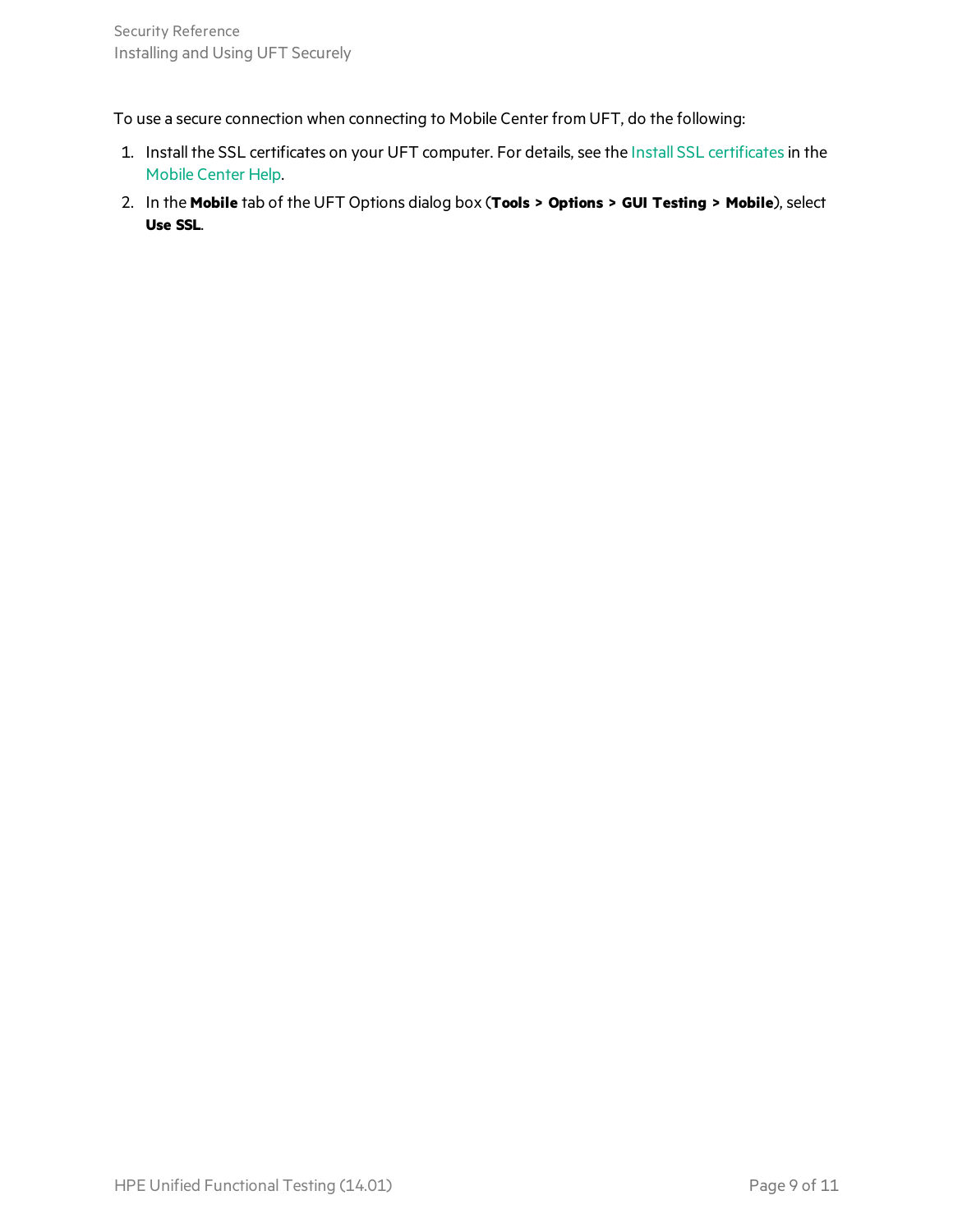# <span id="page-9-0"></span>Send Us Feedback



Let us know how we can improve your experience with the Security Reference.

Send your email to: [docteam@hpe.com](mailto:docteam@hpe.com?subject=Feedback on Security Reference (Unified Functional Testing 14.01))